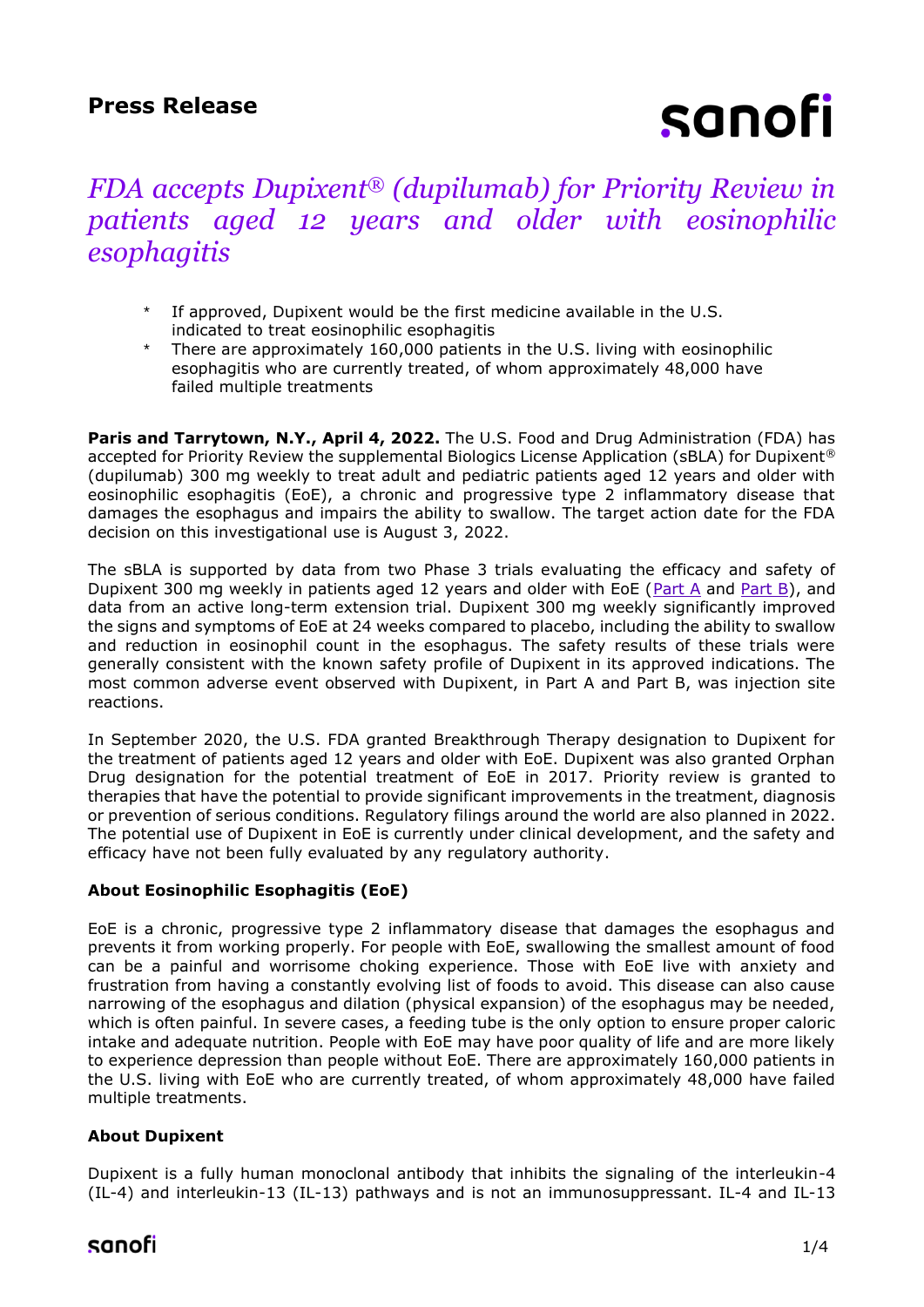are key and central drivers of the type 2 inflammation that plays a major role in atopic dermatitis, asthma and chronic rhinosinusitis with nasal polyposis (CRSwNP).

In the U.S., Dupixent is approved in patients aged 6 years and older with uncontrolled moderateto-severe atopic dermatitis; as an add-on maintenance treatment of patients aged 6 years and older with moderate-to-severe asthma characterized by an eosinophilic phenotype or with oral corticosteroid-dependent asthma; and for use with other medicines for the maintenance treatment of chronic rhinosinusitis with nasal polyposis (CRSwNP) in adults whose disease is not controlled.

Dupixent is also approved in Europe, Japan and other countries around the world for use in specific patients with moderate-to-severe atopic dermatitis and certain patients with asthma or CRSwNP in different age populations. Dupixent is approved in one or more of these indications in more than 60 countries around the world, and more than 400,000 patients have been treated globally.

#### **Dupilumab Development Program**

Dupilumab is being jointly developed by Sanofi and Regeneron under a global collaboration agreement. To date, dupilumab has been studied across more than 60 clinical trials involving more than 10,000 patients with various chronic diseases driven in part by type 2 inflammation.

In addition to the currently approved indications, Sanofi and Regeneron are studying dupilumab in a broad range of diseases driven by type 2 inflammation or other allergic processes, including eosinophilic esophagitis (Phase 3), pediatric atopic dermatitis (6 months to 5 years of age, Phase 3), chronic rhinosinusitis without nasal polyposis (Phase 3), chronic obstructive pulmonary disease with evidence of type 2 inflammation (Phase 3), prurigo nodularis (Phase 3), chronic spontaneous urticaria (Phase 3), bullous pemphigoid (Phase 3), chronic inducible urticaria-cold (Phase 3), allergic fungal rhinosinusitis (Phase 3), allergic bronchopulmonary aspergillosis (Phase 3) and peanut allergy (Phase 2). These potential uses of dupilumab are currently under clinical investigation, and the safety and efficacy in these conditions have not been fully evaluated by any regulatory authority.

#### **About Regeneron**

Regeneron (NASDAQ: REGN) is a leading biotechnology company that invents life-transforming medicines for people with serious diseases. Founded and led for nearly 35 years by physicianscientists, our unique ability to repeatedly and consistently translate science into medicine has led to nine FDA-approved treatments and numerous product candidates in development, almost all of which were homegrown in our laboratories. Our medicines and pipeline are designed to help patients with eye diseases, allergic and inflammatory diseases, cancer, cardiovascular and metabolic diseases, pain, hematologic conditions, infectious diseases and rare diseases.

Regeneron is accelerating and improving the traditional drug development process through our proprietary *VelociSuite®* technologies, such as *VelocImmune®*, which uses unique genetically humanized mice to produce optimized fully human antibodies and bispecific antibodies, and through ambitious research initiatives such as the Regeneron Genetics Center, which is conducting one of the largest genetics sequencing efforts in the world.

For additional information about the company, please visit [www.regeneron.com](http://www.regeneron.com/) or follow @Regeneron on Twitter.

#### *About Sanofi*

We are an innovative global healthcare company, driven by one purpose: we chase the miracles of science to improve people's lives. Our team, across some 100 countries, is dedicated to transforming the practice of medicine by working to turn the impossible into the possible. We provide potentially life-changing treatment options and life-saving vaccine protection to millions of people globally, while putting sustainability and social responsibility at the center of our ambitions.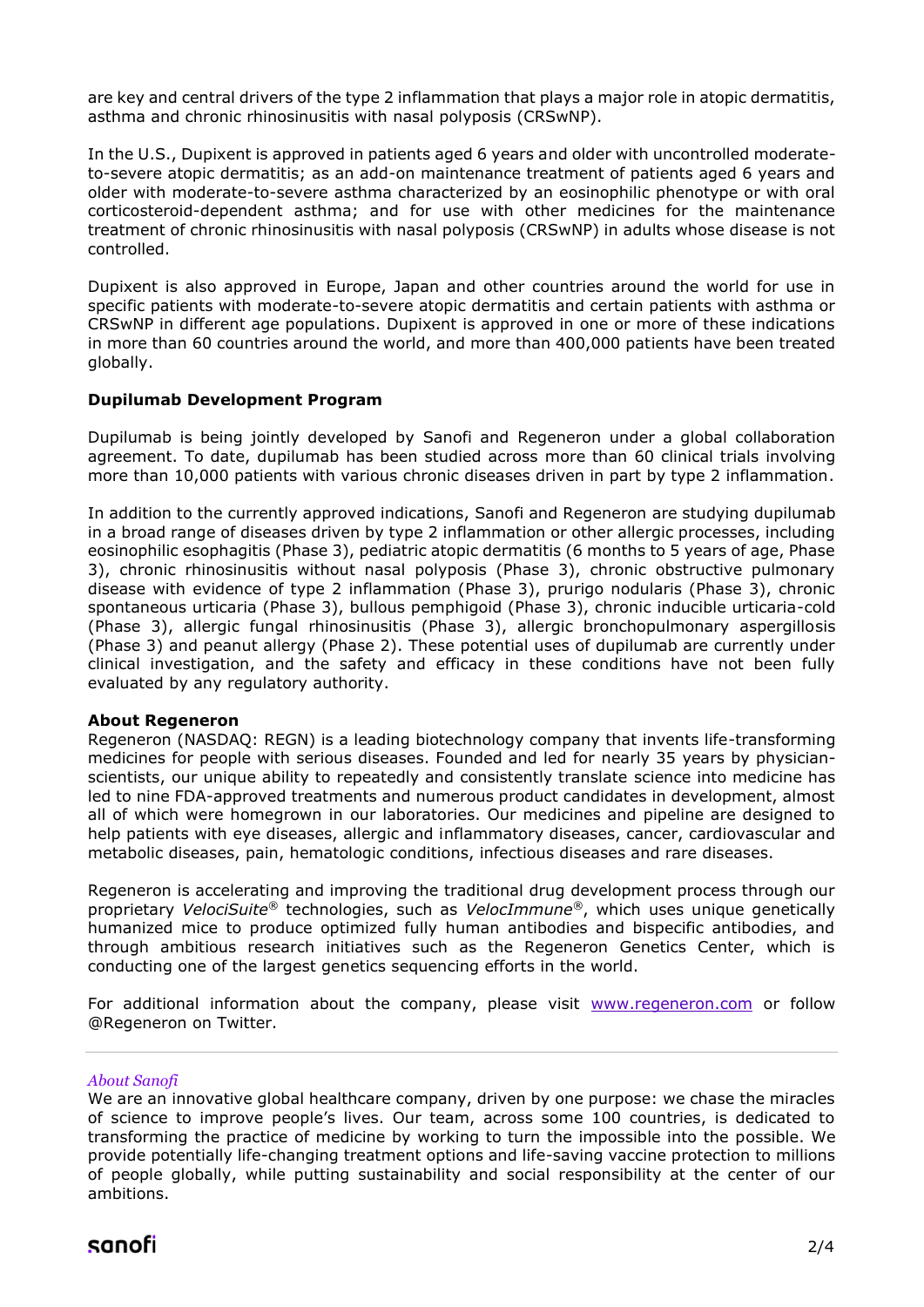Sanofi is listed on EURONEXT: SAN and NASDAQ: SNY

*Sanofi Media Relations* **Sally Bain** | + 1 617 834 6026 | [sally.bain@sanofi.com](mailto:sally.bain@sanofi.com)

#### *Sanofi Investor Relations*

**Eva Schaefer-Jansen** | + 33 7 86 80 56 39 | [eva.schaefer-jansen@sanofi.com](mailto:eva.schaefer-jansen@sanofi.com) **Arnaud Delépine** | + 33 06 73 69 36 93 | [arnaud.delepine@sanofi.com](mailto:arnaud.delepine@sanofi.com) **Corentine Driancourt** | + 33 06 40 56 92 | [corentine.driancourt@sanofi.com](mailto:corentine.driancourt@sanofi.com) **Felix Lauscher** | + 1 908 612 7239 | [felix.lauscher@sanofi.com](mailto:felix.lauscher@sanofi.com) **Priya Nanduri** | [priya.nanduri@sanofi.com](mailto:priya.nanduri@sanofi.com) **Nathalie Pham** | + 33 07 85 93 30 17 | [nathalie.pham@sanofi.com](mailto:nathalie.pham@sanofi.com)

*Regeneron Media Relations* **Ashleigh Dixon** | + 1 914 374 2422 | [ashleigh.dixon@regeneron.com](mailto:ashleigh.dixon@regeneron.com)

*Regeneron Investor Relations* **Vesna Tosic** | + 914 847 5443 | [vesna.tosic@regeneron.com](mailto:vesna.tosic@regeneron.com)

#### **Sanofi Forward-Looking Statements**

This press release contains forward-looking statements as defined in the Private Securities Litigation Reform Act of 1995, as amended. Forward-looking statements are statements that are not historical facts. These statements include projections and estimates regarding the marketing and other potential of the product, or regarding potential future revenues from the product. Forward-looking statements are generally identified by the words "expects", "anticipates", "believes", "intends", "estimates", "plans" and similar expressions. Although Sanofi's management believes that the expectations reflected in such forward-looking statements are reasonable, investors are cautioned that forward-looking information and statements are subject to various risks and uncertainties, many of which are difficult to predict and generally beyond the control of Sanofi, that could cause actual results and developments to differ materially from those expressed in, or implied or projected by, the forward-looking information and statements. These risks and uncertainties include among other things, unexpected regulatory actions or delays, or government regulation generally, that could affect the availability or commercial potential of the product, the fact that product may not be commercially successful, the uncertainties inherent in research and development, including future clinical data and analysis of existing clinical data relating to the product, including post marketing, unexpected safety, quality or manufacturing issues, competition in general, risks associated with intellectual property and any related future litigation and the ultimate outcome of such litigation, and volatile economic and market conditions, and the impact that COVID-19 will have on us, our customers, suppliers, vendors, and other business partners, and the financial condition of any one of them, as well as on our employees and on the global economy as a whole. Any material effect of COVID-19 on any of the foregoing could also adversely impact us. This situation is changing rapidly and additional impacts may arise of which we are not currently aware and may exacerbate other previously identified risks. The risks and uncertainties also include the uncertainties discussed or identified in the public filings with the SEC and the AMF made by Sanofi, including those listed under "Risk Factors" and "Cautionary Statement Regarding Forward-Looking Statements" in Sanofi's annual report on Form 20-F for the year ended December 31, 2021. Other than as required by applicable law, Sanofi does not undertake any obligation to update or revise any forward-looking information or statements.

#### **Regeneron Forward-Looking Statements and Use of Digital Media**

This press release includes forward-looking statements that involve risks and uncertainties relating to future events and the future performance of Regeneron Pharmaceuticals, Inc. ("Regeneron" or the "Company"), and actual events or results may differ materially from these forward-looking statements. Words such as "anticipate," "expect," "intend," "plan," "believe," "seek," "estimate," variations of such words, and similar expressions are intended to identify such forward-looking statements, although not all forward-looking statements contain these identifying words. These statements concern, and these risks and uncertainties include, among others, the impact of SARS-CoV-2 (the virus that has caused the COVID-19 pandemic) on Regeneron's business and its employees, collaborators, and suppliers and other third parties on which Regeneron relies, Regeneron's and its collaborators' ability to continue to conduct research and clinical programs, Regeneron's ability to manage its supply chain, net product sales of products marketed or otherwise commercialized by Regeneron and/or its collaborators or licensees (collectively, "Regeneron's Products"), and the global economy; the nature, timing, and possible success and therapeutic applications of Regeneron's Products and product candidates being developed by Regeneron and/or its collaborators or licensees (collectively, "Regeneron's Product Candidates") and research and clinical programs now underway or planned, including without limitation Dupixent® (dupilumab) for the treatment of eosinophilic esophagitis; the likelihood, timing, and scope of possible regulatory approval and commercial launch of Regeneron's Product Candidates and new indications for Regeneron's Products, such as Dupixent for the treatment of eosinophilic esophagitis (including potential approval by the U.S. Food and Drug Administration based on the supplemental Biologics License Application discussed in this press release), chronic obstructive pulmonary disease with evidence of type 2 inflammation, pediatric atopic dermatitis, bullous pemphigoid, prurigo nodularis, chronic spontaneous urticaria, chronic inducible urticaria-cold, chronic rhinosinusitis without nasal polyposis, allergic fungal rhinosinusitis, allergic bronchopulmonary aspergillosis, peanut allergy, and other potential indications; uncertainty of the utilization, market acceptance, and commercial success of Regeneron's Products (such as Dupixent) and Regeneron's Product Candidates and the impact of studies (whether conducted by Regeneron or others and whether mandated or voluntary), including the studies discussed or referenced in this press release, on any of the foregoing or any potential regulatory approval of Regeneron's Products (such as Dupixent) and Regeneron's Product Candidates; the ability of Regeneron's collaborators, licensees, suppliers, or other third parties (as applicable) to perform manufacturing, filling, finishing, packaging, labeling, distribution, and other steps related to Regeneron's Products and Regeneron's Product Candidates; the ability of Regeneron to manage supply chains for multiple products and product candidates; safety issues resulting from the administration of Regeneron's Products (such as Dupixent) and Regeneron's Product Candidates in patients, including serious complications or side effects in connection with the use of Regeneron's Products and Regeneron's Product Candidates in clinical trials; determinations by regulatory and administrative governmental authorities which may delay or restrict Regeneron's ability to continue to develop or commercialize Regeneron's Products and Regeneron's Product Candidates, including without limitation Dupixent; ongoing regulatory obligations and oversight impacting Regeneron's Products, research and clinical programs, and business, including those relating to patient privacy; the availability and extent of reimbursement of Regeneron's Products from third-party payers, including private payer healthcare and insurance programs, health maintenance organizations, pharmacy benefit management companies, and government programs such as Medicare and Medicaid; coverage and reimbursement determinations by such payers and new policies and procedures adopted by such payers; competing drugs and product candidates that may be superior to, or more cost effective than, Regeneron's